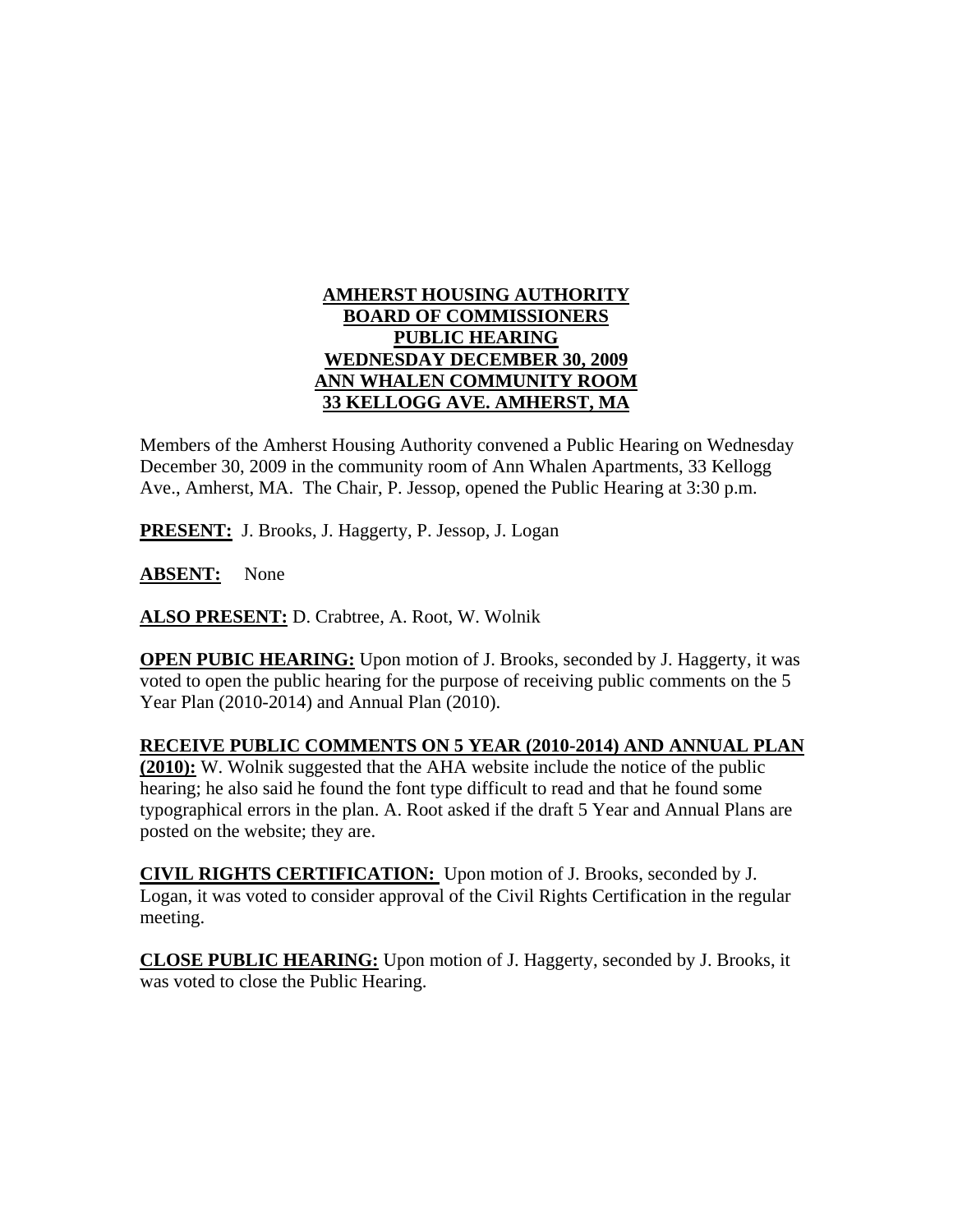## **AMHERST HOUSING AUTHORITY BOARD OF COMMISSIONERS REGULAR MEETING WEDNESDAY DECEMBER 30, 2009 ANN WHALEN COMMUNITY ROOM 33 KELLOGG AVE. AMHERST, MA**

Members of the Amherst Housing Authority met in regular session on Wednesday December 30, 2009 in the community room of Ann Whalen Apartments, 33 Kellogg Ave., Amherst, MA. The Chair, P. Jessop, called the meeting to order at 3:40 p.m.

**PRESENT:** J. Brooks, J. Haggerty, P. Jessop, J. Logan

**ABSENT:** None

**ALSO PRESENT:** D. Crabtree, A. Root

**AGENDA ADOPTION/CHANGES:** D. Crabtree requested that Certificate of Substantial Completion and Certificate of Final Completion be deleted from the agenda and that the Civil Rights Certification be added to the agenda. Upon motion of J. Brooks, seconded by J. Logan, it was voted to adopt the agenda as amended.

**MINUTES APPROVAL:** Upon motion of J. Brooks, seconded by J. Haggerty, it was voted to approve the minutes of November 30, 2009.

**ACCOUNTS PAYABLE:** Upon motion of J. Brooks, seconded by J. Logan it was voted to approve accounts payable checks #20708-20735 dated 12/3/2009, #20736 dated 12/7/2009, #20737-20753 dated 12/10/2009, #20754-20785 dated 12/22/2009, Main Street checks #129-131 dated 12/3/2009, #132-134 dated 12/22/2009, and payroll checks #2264-2277 dated 12/15/2009, #2278-2291 dated 12/30/2009.

**TENANT CONCERNS: Ann Whalen:** A. Root stated that the smoking issue needs to be discussed by the Board. Members requested a written response from AHA staff at the January meeting. Members complimented Mr. Root on the Christmas luncheon; he stated that M. Macumber and family prepared much of the food. Members also stated that they really liked the newsletter and appreciates the work accomplished by the newsletter's author, K. Fisher. **Other:** W.Wolnik asked that a copy of the inspection form and certain prior Board minutes be sent to him. D. Crabtree will send this information.